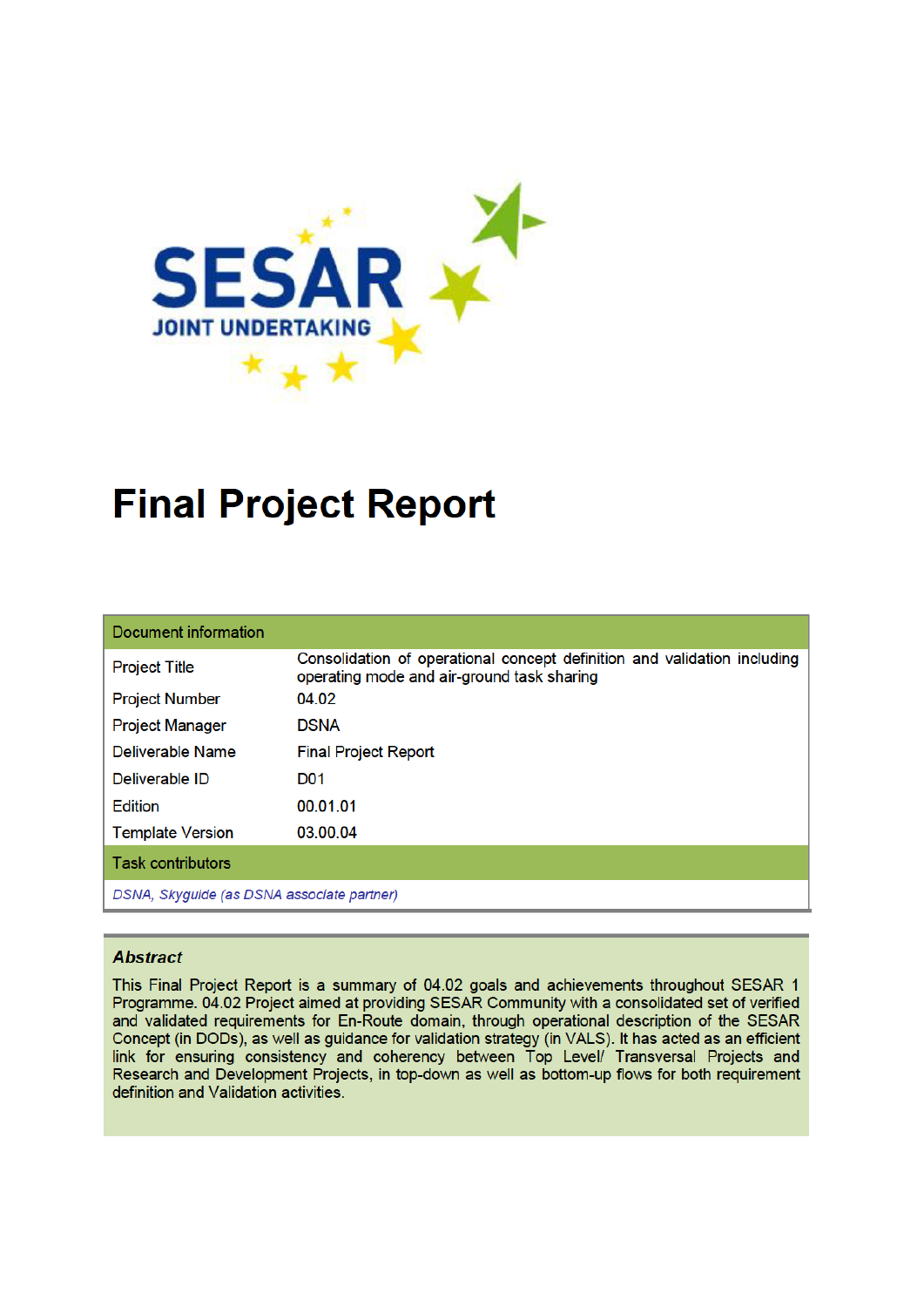# **Authoring & Approval**

| <b>Prepared By - Authors of the document.</b> |                             |              |  |  |
|-----------------------------------------------|-----------------------------|--------------|--|--|
| Name & Company                                | <b>Position &amp; Title</b> | Date         |  |  |
| DSNA>                                         |                             | <04/07/2016> |  |  |
| <b>SKYGUIDE&gt;</b>                           |                             | <04/07/2016> |  |  |
| DSNA>                                         |                             | <04/07/2016> |  |  |

| Reviewed By - Reviewers internal to the project. |                             |              |  |  |
|--------------------------------------------------|-----------------------------|--------------|--|--|
| Name & Company                                   | <b>Position &amp; Title</b> | Date         |  |  |
| <b>ONERA&gt;</b>                                 |                             | <20/07/2016> |  |  |
| <b>EUROCONTROL &gt;</b>                          |                             | <20/07/2016> |  |  |
| EUROCONTROL>                                     |                             | <20/07/2016> |  |  |
| <b>AIRBUS&gt;</b>                                |                             | <20/07/2016> |  |  |
| <b>AIRBUS&gt;</b>                                |                             | <20/07/2016> |  |  |
| <b>ENAIRE&gt;</b>                                |                             | <20/07/2016> |  |  |
| EUROCONTROL>                                     |                             | <20/07/2016> |  |  |
| <b>ENAIRE&gt;</b>                                |                             | <20/07/2016> |  |  |
| DFS>                                             |                             | <20/07/2016> |  |  |
| <b>EUROCONTROL&gt;</b>                           |                             | <20/07/2016> |  |  |
| DFS>                                             |                             | <20/07/2016> |  |  |
| <b>EUROCONTROL&gt;</b>                           |                             | <20/07/2016> |  |  |
| <b>EUROCONTROL&gt;</b>                           |                             | <20/07/2016> |  |  |

| Reviewed By - Other SESAR projects, Airspace Users, staff association, military, Industrial Support, other organisations. |                             |              |  |  |
|---------------------------------------------------------------------------------------------------------------------------|-----------------------------|--------------|--|--|
| Name & Company                                                                                                            | <b>Position &amp; Title</b> | <b>Date</b>  |  |  |
| Air France>                                                                                                               |                             | <20/07/2016> |  |  |
| <b>British Airways&gt;</b>                                                                                                |                             | <20/07/2016> |  |  |
| <b>NATS&gt;</b>                                                                                                           |                             | <18/07/2016> |  |  |
| ENAIRE >                                                                                                                  |                             | <20/07/2016> |  |  |
| EUROCONTROL>                                                                                                              |                             | <20/07/2016> |  |  |
| EUROCONTROL>                                                                                                              |                             | <05/09/2016> |  |  |
| <b>AIRBUS&gt;</b>                                                                                                         |                             | <02/09/2016> |  |  |

| Approved for submission to the SJU By - Representatives of the company involved in the project. |                             |                 |  |  |
|-------------------------------------------------------------------------------------------------|-----------------------------|-----------------|--|--|
| Name & Company                                                                                  | <b>Position &amp; Title</b> | <b>Date</b>     |  |  |
| DSNA>                                                                                           |                             | $<$ 11/07/2016> |  |  |
| <b>DSNA</b>                                                                                     |                             | <12/09/2016>    |  |  |
| <b>EUROCONTROL</b>                                                                              |                             | <13/09/2016>    |  |  |
| <b>ENAIRE</b>                                                                                   |                             | <02/09/2016>    |  |  |
| <b>AIRBUS</b>                                                                                   |                             | <02/09/2016>    |  |  |
| <b>DFS</b>                                                                                      |                             | <12/09/2016>    |  |  |

founding members



Avenue de Cortenbergh 100 | B -1000 Bruxelles www.sesarju.eu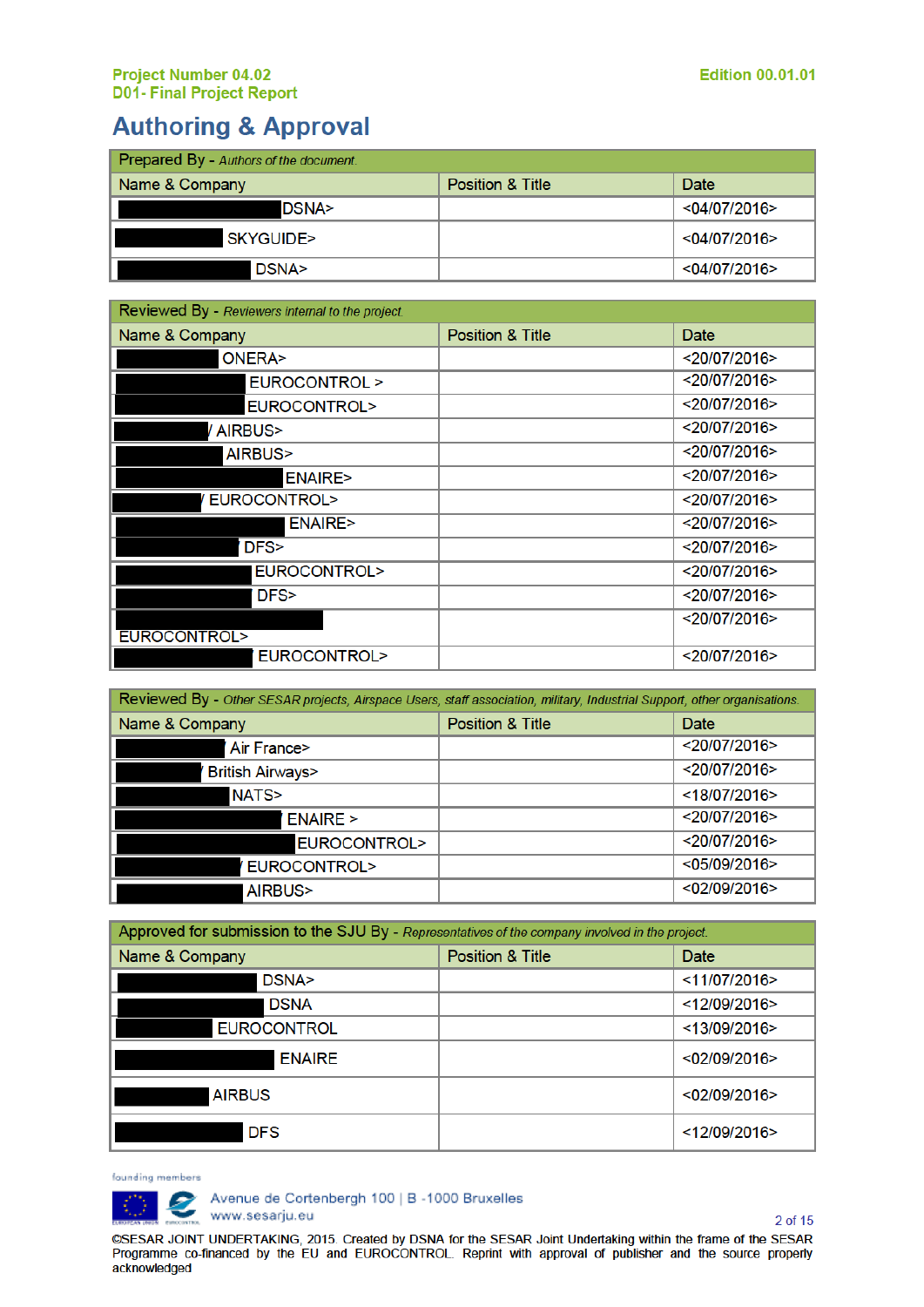| Rejected By - Representatives of the company involved in the project.                   |  |  |  |  |  |
|-----------------------------------------------------------------------------------------|--|--|--|--|--|
| Date<br><b>Position &amp; Title</b><br>Name & Company                                   |  |  |  |  |  |
| <dd mm="" yyyy=""><br/><position title=""><br/><name company=""></name></position></dd> |  |  |  |  |  |

Rational for rejection

# **Document History**

| <b>Edition</b> | Date       | <b>Status</b> | Author | <b>Justification</b>                                                                                    |
|----------------|------------|---------------|--------|---------------------------------------------------------------------------------------------------------|
| 00.00.01       | 15/05/2015 | Draft         |        | First draft submitted to SJU<br>during Project Gate Report<br>2015, after review by Project<br>members. |
| 00.00.02       | 20/06/2016 | <b>Draft</b>  |        | New template 03.00.04<br>Update DS15                                                                    |
| 00.00.03       | 04/07/2016 | <b>Draft</b>  |        | Self assessment with SJU<br>quality criteria<br><b>Maturity assessment</b><br>updated                   |
| 00.00.04       | 13/07/2016 | <b>Draft</b>  |        | <b>Review by Project Members</b><br><b>Minor modifications</b><br>(Acronyms list, )                     |
| 00.01.00       | 24/07/2016 | Final         |        | Final review by WPL and<br>approval for submission by<br><b>Project Members</b>                         |
| 00.01.01       | 02/09/2016 | Final         |        | Revision following SJU<br>assessment                                                                    |

# **Intellectual Property Rights (foreground)**

This deliverable consists of SJU foreground.

founding members



Avenue de Cortenbergh 100 | B -1000 Bruxelles www.sesarju.eu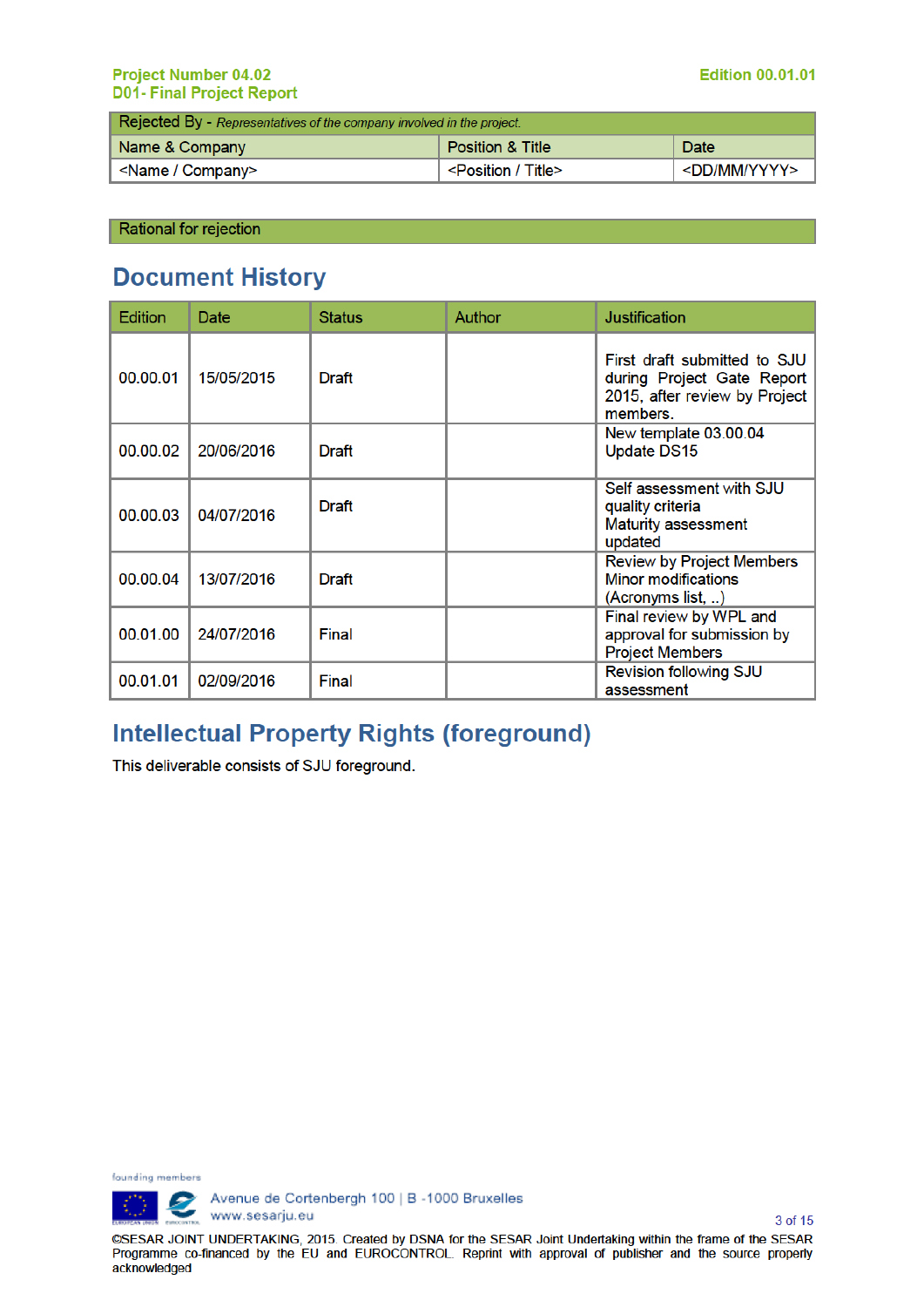# **Acronyms**

| <b>Acronym</b>   | <b>Definition</b>                                           |  |  |
|------------------|-------------------------------------------------------------|--|--|
| 4D               | 4 Dimensional                                               |  |  |
| <b>ACAS</b>      | Airborne Collision Avoidance System                         |  |  |
| <b>ACC</b>       | <b>Area Control Centre</b>                                  |  |  |
| ADS-B            | Automatic Dependent Surveillance (Mode Broadcast)           |  |  |
| <b>AOM</b>       | Airspace Organisation and Management                        |  |  |
| <b>ATC</b>       | <b>Air Traffic Control</b>                                  |  |  |
| <b>ATFCM</b>     | Air Traffic Flow and Capacity Management                    |  |  |
| <b>ATM</b>       | Air Traffic Management                                      |  |  |
| <b>ATS</b>       | Air Traffic System                                          |  |  |
| <b>AUO</b>       | <b>Airspace User Operations</b>                             |  |  |
| СM               | <b>Conflict Management</b>                                  |  |  |
| <b>CONOPS</b>    | <b>Concept of Operations Document</b>                       |  |  |
| <b>CPDLC</b>     | <b>Controller Pilot Data Link Communication</b>             |  |  |
| <b>CTO</b>       | Controlled Time Over (a waypoint)/                          |  |  |
| <b>DOD</b>       | <b>Detailed Operational Description</b>                     |  |  |
| <b>DS</b>        | <b>DataSet</b>                                              |  |  |
| E-OCVM           | European Operational Concept Validation Methodology         |  |  |
| <b>EHS</b>       | (Secondary Surveillance Mode-S Radar) Enhanced Surveillance |  |  |
| <b>FIR/UIR</b>   | Flight Information Region/Upper Information Region          |  |  |
| <b>FPR</b>       | <b>Final Project Report</b>                                 |  |  |
| <b>iRBT/iRMT</b> | initial Reference Business Trajectory/Mission Trajectory    |  |  |
| IS               | <b>Information System</b>                                   |  |  |
| <b>NM</b>        | <b>Network Management</b>                                   |  |  |
| ОI               | <b>Operational Improvement</b>                              |  |  |
| <b>OSED</b>      | Operational Service and Environment Definition              |  |  |

founding members



Avenue de Cortenbergh 100 | B -1000 Bruxelles www.sesarju.eu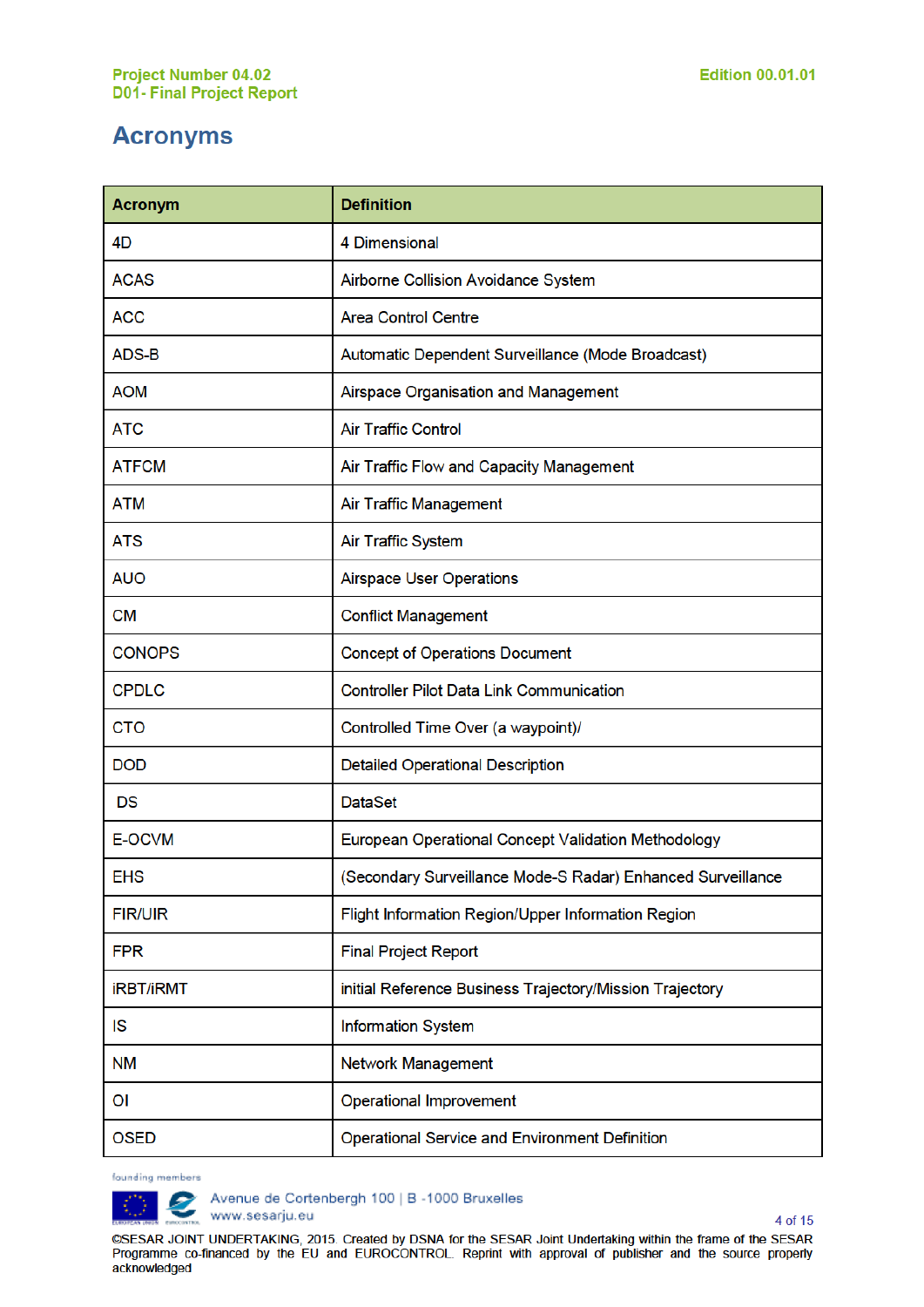#### **Project Number 04.02 Edition 00.01.01 D01- Final Project Report**

| P <sub>o</sub> C       | Point of Contact                             |  |  |
|------------------------|----------------------------------------------|--|--|
| <b>SESAR Programme</b> | Single European Sky ATM Research Programme   |  |  |
| SJU                    | <b>SESAR Joint Undertaking</b>               |  |  |
| <b>SPR</b>             | Safety and Performance Requirements Document |  |  |
| <b>STCA</b>            | <b>Short-Term Conflict Alert</b>             |  |  |
| <b>TMA</b>             | Terminal Manoeuvring Area                    |  |  |
| <b>VALS</b>            | <b>Validation Strategy Document</b>          |  |  |
| <b>WPL</b>             | Work Package Leader                          |  |  |

founding members



Avenue de Cortenbergh 100 | B -1000 Bruxelles Avenue de Corte<br>
www.sesarju.eu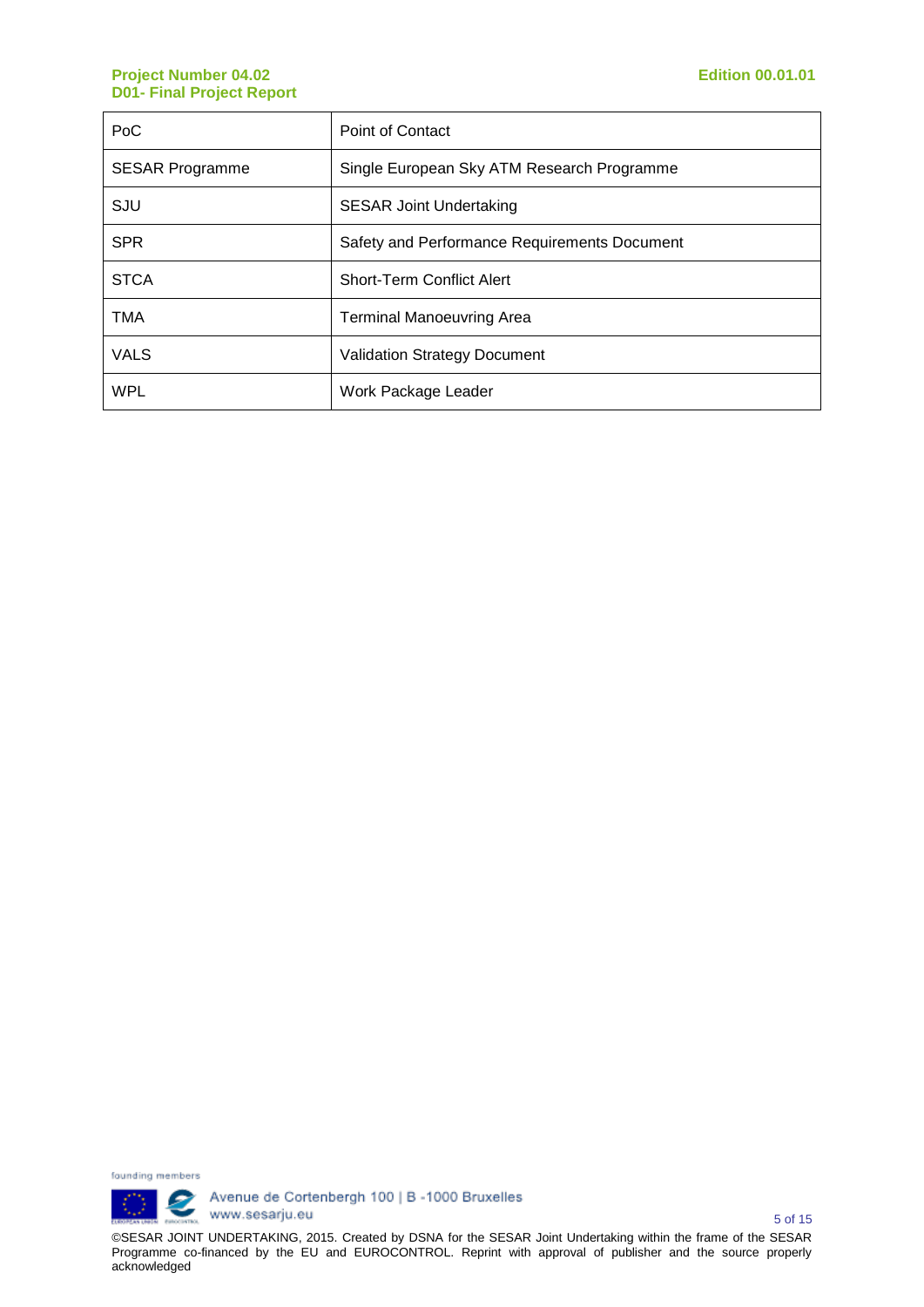### **1 Project Overview**

04.02 was an operational project responsible for the Operational Concept of the En-Route domain (stretching from the end of the take-off and initial climb phase to the commencement of the approach and landing phase); primarily detailing the concept from the High Level CONOPS into description of the Operational Changes, Operational scenarios and requirements for En-Route, it also had a federating role in ensuring the overall coherency and consistency of the various contributions of other SESAR Projects, both in En-Route and with other domains (Airport, Network and TMA). In addition, 04.02 was responsible for the coordination and consolidation of the En-Route Operational Changes validation.

These objectives have been achieved through the delivery of DOD and VALS documents for En-Route.

### **1.1 Project progress and contribution to the Master Plan**

Throughout SESAR 1 Programme, 04.02 Project has played a key role in the maintenance of the Master Plan, ensuring consistency between the Target concept and the validation activities conducted in En-Route domain, with the final objective to deliver SESAR Solutions which:

- will be safe in operations;
- will deliver the required performance;
- are achievable and affordable;
- will be usable and acceptable by the operational staff, pilots, controllers, etc., who will use them;
- will be compatible with other system elements, and
- will have no major unforeseen consequences.

These solutions are part of the Master Plan, which constitutes SESAR Target Concept.

04.02 has refined the description of this concept for En-Route in the DOD, which has been further detailed in OSED, SPR and INTEROP documents of the various Projects in charge of the validation of a specific SESAR Solution.

The En-Route Operational Changes which have been developed during the SESAR programme under the responsibility of WP4 are grouped within operational entities, named Operational Focus Areas, as listed below:

- Free Routing (including extension into the Network domain), to provide opportunity to airspace users to plan flight (and fuel) for optimal routes across FIR/UIR or ATS Unit boundaries;

- Ground-Based Separation Provision in En Route, to propose strategies and approaches (including advanced tools and procedures) to allow controllers to manage separation, in a safe orderly and expeditious way, in future environments;

- Enhanced Ground-Based Safety Nets (including extension to TMA domain), to ensure their continuous role of last ATC safety layer against the risk of collision (and other hazards) and their compatibility with Airborne Safety Nets, through the use of new surveillance means and wide information sharing, fully adapted to SESAR future trajectory management;

- Enhanced ACAS Operations, to accommodate the future separation modes identified by the SESAR Concept and to improve the collision avoidance performance, both through logic and surveillance enhancements;

- Trajectory Management Framework and System Interoperability with air and ground data sharing, to analyse the elements and structures required to achieve the safe and efficient creation, amendment and distribution of the Reference Business/Mission Trajectory (RBT/MT).

04.02 also contributed to other areas impacting also En Route domain, although not in WP4 jurisdiction, such as:

founding members



Avenue de Cortenbergh 100 | B -1000 Bruxelles www.sesarju.eu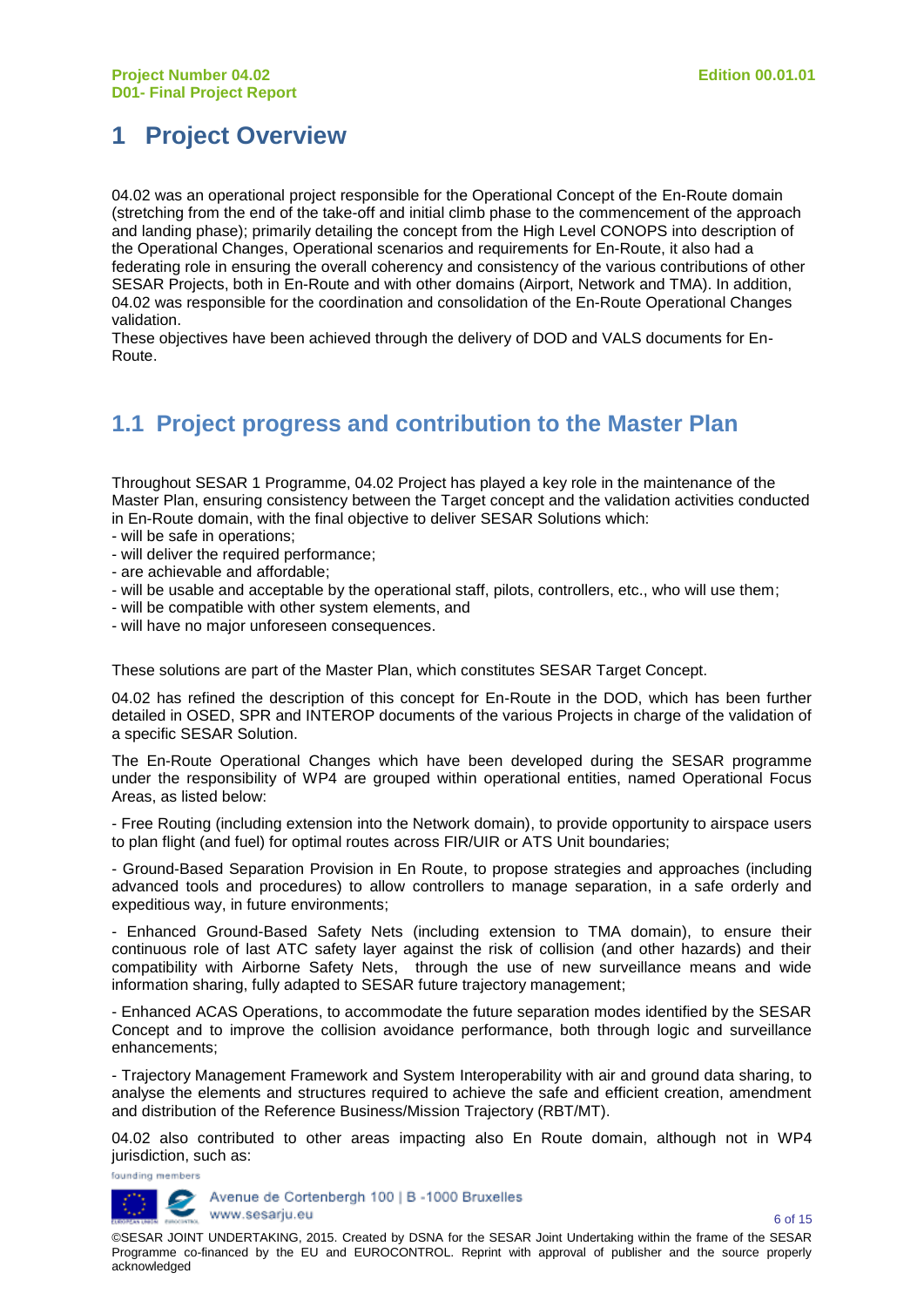#### **Project Number 04.02 Edition 00.01.01 D01- Final Project Report**

- Business and Mission Trajectory, to study inter alia how mission trajectory could accommodate specific needs from military but also civil users, like training flights or aerial work,

- Enhanced Arrival & Departure Management in TMA and En Route, with a smoother and optimised management of Arrival extended to En-Route sectors,

- Enhanced ATFCM processes, where integration between Network and ATC planning functions provide opportunity for flight optimization and more efficient Demand and Capacity Balancing.

In these various operational areas, 04.02 has been an efficient link between Top Level/ Transversal Projects and the projects in charge of the validations, answering to "Moving from Airspace to 4D Trajectory Management" and "Conflict Management and Automation" Priority Business Needs.

In the frame of SESAR Programme lifecycle and validation roadmap, 04.02 Project has provided support and review for maturity assessment of the following SESAR Solutions:

- Trajectory Management Framework in SESAR 1;
- Airline Operations Centre Data Increasing Trajectory Prediction Accuracy;
- Free Route through the use of Direct Routing;

- Free Route through Free Routing for Flights both in cruise and vertically evolving above a specified Flight Level;

- Medium-Term Conflict Detection and Conformance Monitoring tools;

- Automated Assistance to Controller for Seamless Coordination, Transfer and Dialogue through improved trajectory data sharing;

- Multi Sector Planning: Sector Team Operations Adapted to New Responsibilities in En Route, one Planning to two Tactical Controllers team structure;

- Sector Team Operations (Extended ATC Planning);
- Enhanced Short Term Conflict Alert (STCA) for Terminal Manoeuvring Areas (TMAs);
- Enhanced STCA with down-linked parameters;
- Enhanced Airborne Collision Avoidance System (ACAS);
- Airborne Collision Avoidance using surveillance data from passive sources;
- Display and use of ACAS resolution advisory downlink on the controller working position.

The SESAR Solutions are underlain by elementary operational concept improvements, called OIs (Operational Improvements), Research and Development Projects have to address from early operational detailed definition to pre-industrialization phase.

As the lead reviewer for ATM operational aspects related to En-Route domain in the SESAR Yearly System Engineering Review process, 04.02 Operational experts contributed to the final assessment for V3 Maturity of the proposed solutions, evaluating readiness to enter industrialization phase, according to the European Operational Concept Validation Methodology (E-OCVM [\[6\]\)](#page-13-0), as described in Figure 1.

founding members



Avenue de Cortenbergh 100 | B -1000 Bruxelles www.sesarju.eu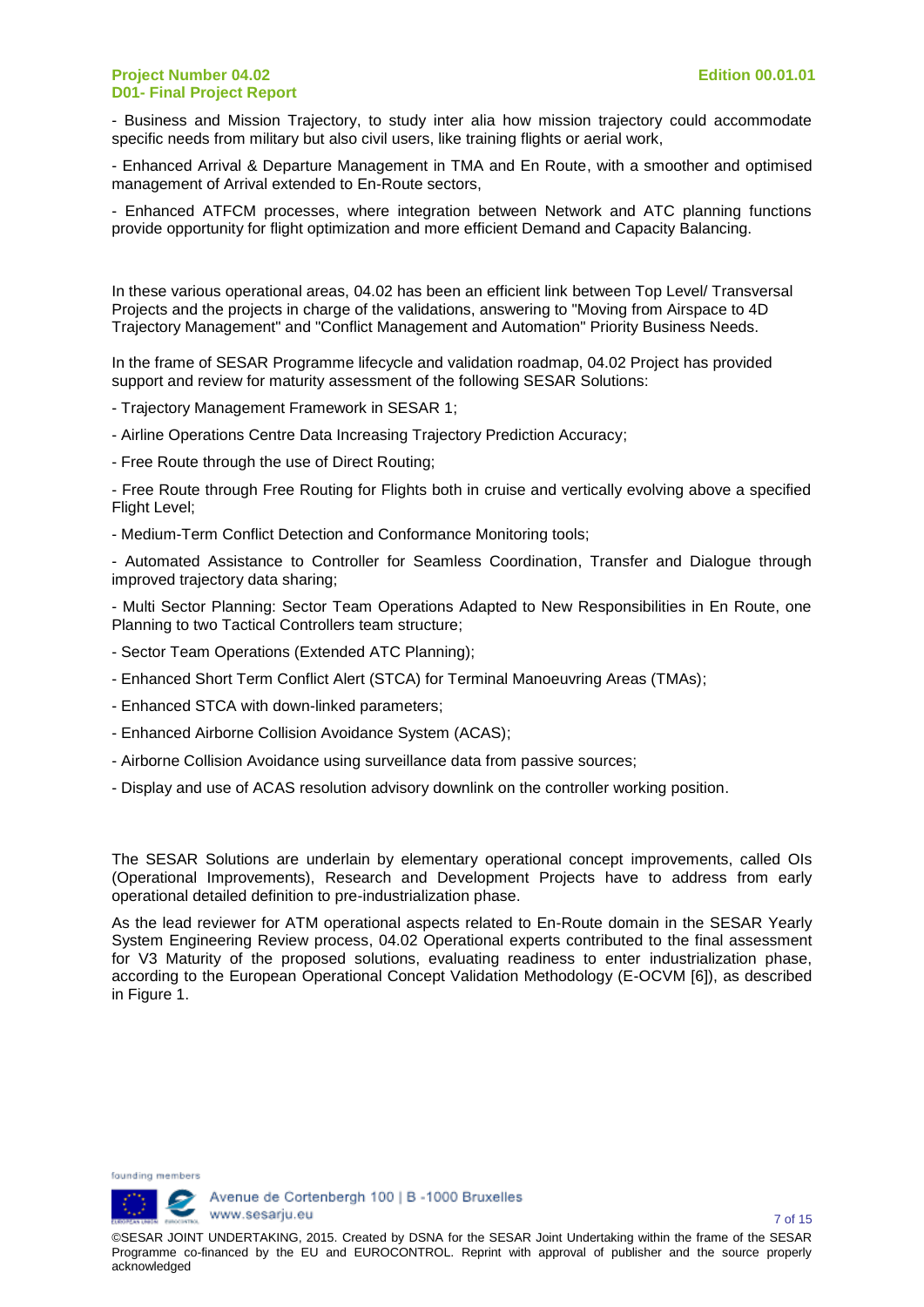**SESAR Development Phase** 



#### **Figure 1 E-OCVM Maturilty Levels within SESAR**

The following table presents the OIs (as described in Dataset 15 of the Master Plan) which belong to Operational Areas under 04.02 responsibility, and the progress in Maturity level throughout the life of the project.

| Code       | Name                                                                                                                                                        | Maturity at<br>project start | Maturity<br>at<br>project end |
|------------|-------------------------------------------------------------------------------------------------------------------------------------------------------------|------------------------------|-------------------------------|
| AOM-0500   | Direct Routing for flights both in cruise and vertically evolving<br>for cross ACC borders and in high complexity environments.                             | V <sub>2</sub>               | Candidate<br>for<br>end of V3 |
| AOM-0501   | Free Routing for Flights both in cruise and vertically evolving<br>within low to medium complexity environments                                             | $V1-V2$                      | Candidate<br>for<br>end V3    |
| AOM-0502   | Free Routing for Flights both in cruise and vertically evolving<br>within high complexity environments                                                      | $V0-V1$                      | V <sub>2</sub>                |
| AUO-0205-A | ATC-ATC, ATC/Aircraft and ATC/NM Update and Revision of<br>Reference<br>Initial<br><b>Business/Mission</b><br>Trajectory<br>the<br>(iRBT/iRMT)              | $V0-V1$                      | V <sub>2</sub>                |
| CM-0105-A  | Enhanced ATC processes by the use of new CPDLC<br>messages and related procedures                                                                           | V <sub>1</sub>               | V <sub>2</sub>                |
| CM-0105-B  | Enhanced ATC processes by the use of new CPDLC<br>and related procedures in Trajectory<br>messages<br>based<br>operations                                   | $VO-V1$                      | V <sub>1</sub>                |
| CM-0201-A  | Controller<br><b>Seamless</b><br>Automated<br>Assistance<br>for<br>to<br>Coordination, Transfer and<br>Dialogue through improved<br>trajectory data sharing | $V1-V2$                      | V <sub>3</sub>                |
| CM-0205    | Advanced Conflict Detection and Resolution in En Route                                                                                                      | $V1-V2$                      | Candidate<br>for<br>end of V3 |
| CM-0207-A  | Advanced Automated Ground Based Flight Conformance<br>Monitoring in En Route                                                                                | $V1-V2$                      | V <sub>3</sub>                |

founding members



8 of 15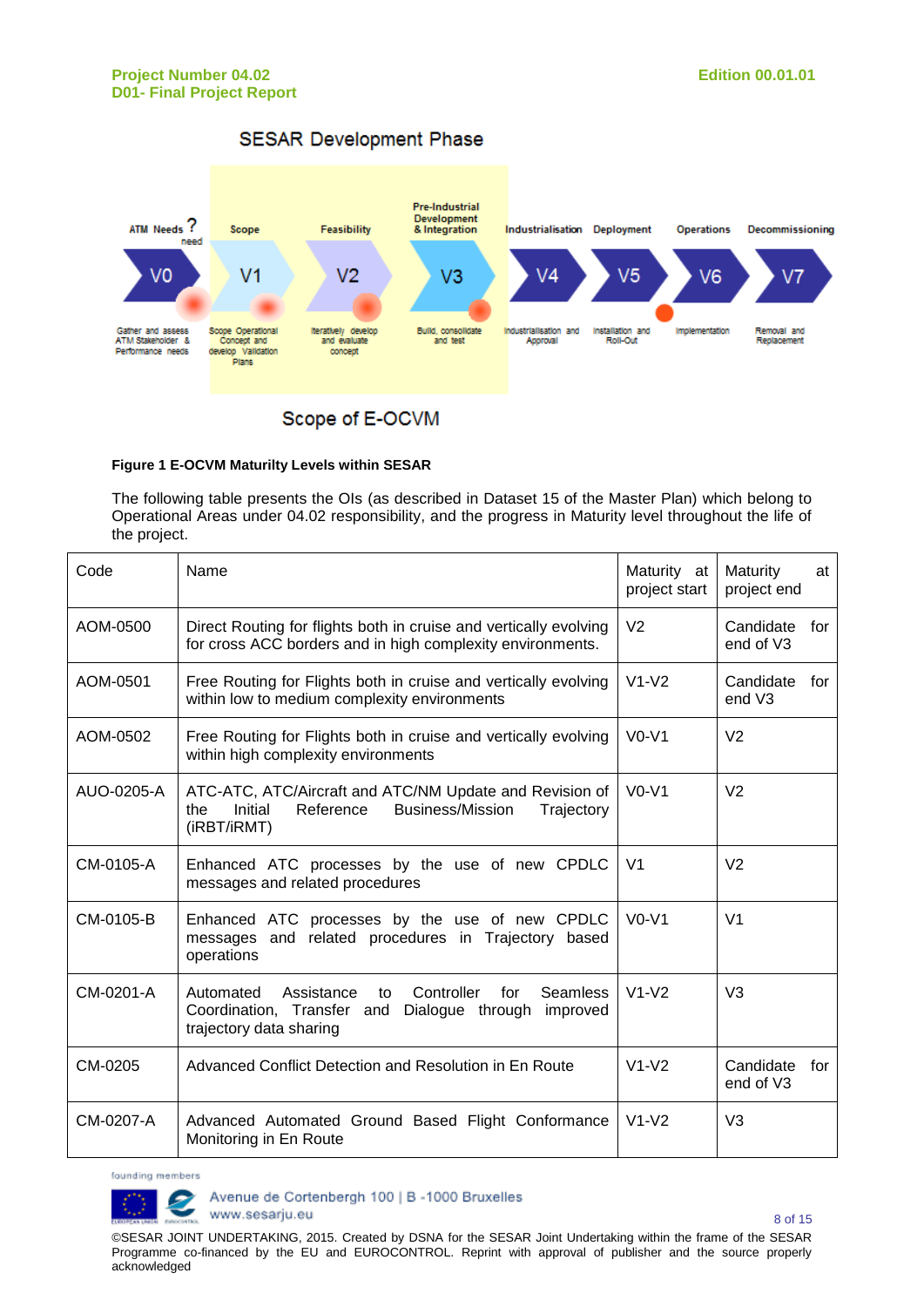| CM-0209   | Conflict Detection and Resolution in En Route using aircraft<br>data in Predefined and User Preferred Routes environments                | V <sub>1</sub> | V <sub>2</sub>                                                                                                         |
|-----------|------------------------------------------------------------------------------------------------------------------------------------------|----------------|------------------------------------------------------------------------------------------------------------------------|
| CM-0210   | Ground Based Flight Conformance Monitoring in En Route<br>using aircraft data                                                            | V <sub>1</sub> | V <sub>2</sub>                                                                                                         |
| CM-0301   | Sector Team Operations Adapted to New Responsibilities in<br>En Route, 1 Planning to 2 Tactical Controllers team structure               | V <sub>1</sub> | V <sub>3</sub>                                                                                                         |
| CM-0303   | Sector Team Operations Adapted to New Responsibilities in<br>En route, 1 Planning to several Tactical Controllers team<br>structure      | V <sub>1</sub> | V <sub>1</sub>                                                                                                         |
| CM-0306   | Sector Team Operations Adapted to New Responsibilities<br>and Operating Procedures involving reduced Coordination in<br>En route         |                | V <sub>1</sub>                                                                                                         |
| CM-0403-A | Early Conflict resolution through CTO allocation in STEP1                                                                                | $V1-V2$        | V <sub>2</sub>                                                                                                         |
| CM-0802   | Display and use of ACAS resolution advisory downlink on the<br>controller working position                                               |                | Technological<br>solution<br><b>is</b><br>ready<br>but<br>operational<br>concept<br>has<br>reached<br>not<br>end of V3 |
| CM-0807-A | Enhanced Short Term Conflict Alert using Mode S EHS data                                                                                 | $V1-V2$        | V <sub>3</sub>                                                                                                         |
| CM-0811   | Enhanced STCA for TMA specific operations                                                                                                | $V2-V3$        | V <sub>3</sub>                                                                                                         |
| CM-0806-B | Improved Compatibility between STCA and ACAS in a Step 2<br>environment                                                                  | $V0-V1$        | V <sub>1</sub>                                                                                                         |
| CM-0807-B | Ground-based<br>Safety Nets<br>Using<br>ADS-B<br>Enhanced<br>information                                                                 | $V0-V1$        | V <sub>1</sub>                                                                                                         |
| CM-0808   | Enhanced Airborne Collision Avoidance adapted to V0-V1<br>Trajectory based operations                                                    |                | V2/partially<br>covered                                                                                                |
| IS-0302   | Use of Aircraft Derived Data (ADD) to enhance ATM ground<br>system performance                                                           | $V1-V2$        | V <sub>3</sub>                                                                                                         |
| IS-0303-A | Downlink of onboard 4D trajectory data to enhance ATM<br>system<br>performance: initial and<br>time<br>ground<br>based<br>implementation | $V1-V2$        | V <sub>3</sub>                                                                                                         |

#### **Table 1 List of Operational Improvements under the responsibility of 4.2**

04.02 contributed to the Master Plan maintenance through: - Managing En Route concept updates through the Masterplan change control process; ensuring appropriate co-ordination with Top-Level Projects in charge of Target Concept and architecture maintenance, and Master Plan maintenance on one side, and Projects in charge of the validations on the other side.

founding members



Avenue de Cortenbergh 100 | B -1000 Bruxelles www.sesarju.eu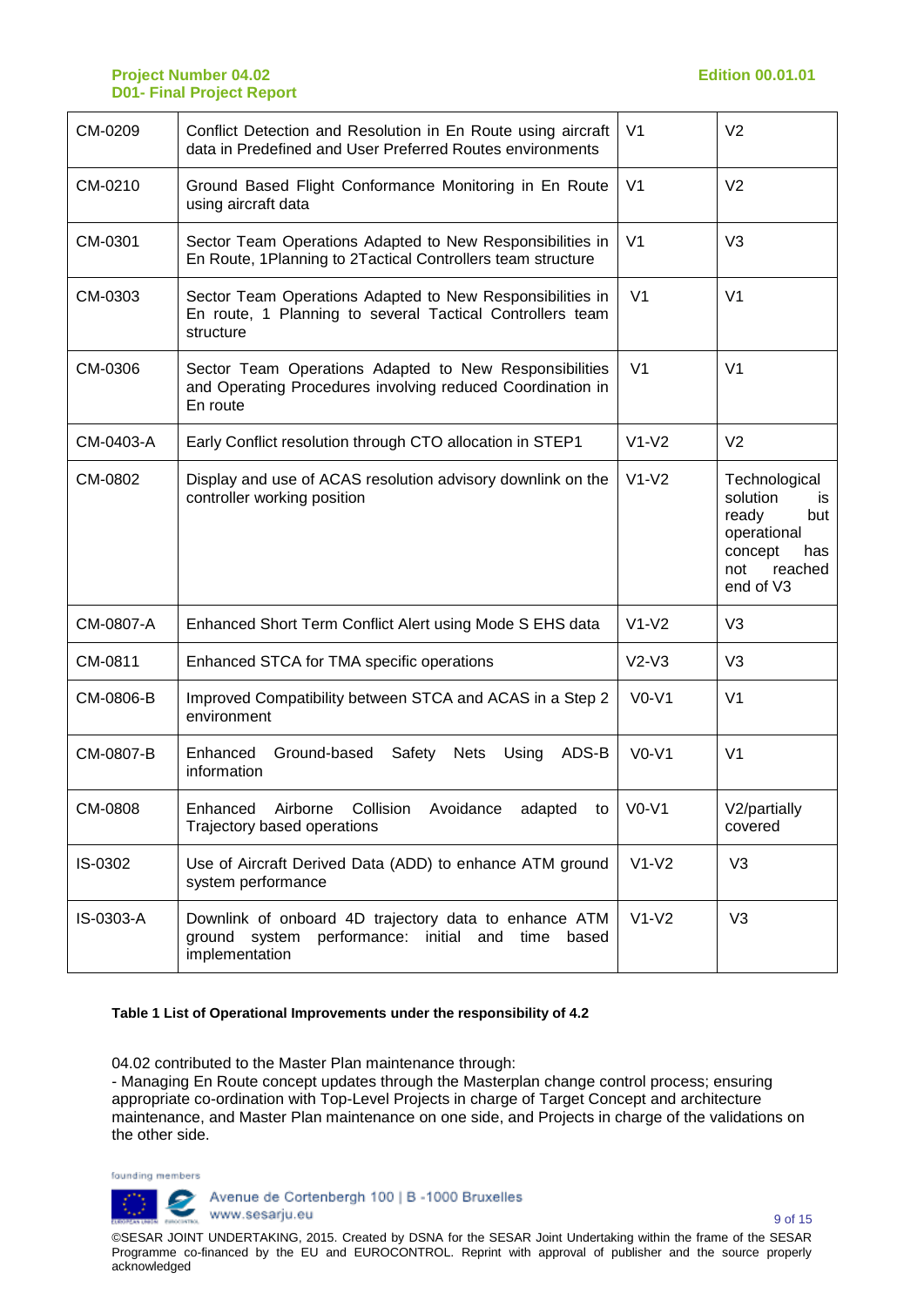- Initiating stakeholder engagement in respect of the En-Route Operational Changes and assisting SJU as necessary in any related Stakeholder buy-in activities, through workshops and various meetings.

### **1.2 Project achievements**

As a federating operational project, 04.02 has cascaded and refined high-level requirements from the CONOPS and Validation objectives down to Research and Development projects in a top-down flow. It has also consolidated and made consistent requirements and Validation reports coming from the Research and Development projects, in a bottom-up approach. As a result of these activities, mutual reviews and coordination meetings have lead to a consistent set of consolidated requirements in 04.02 DOD, VALS and En-Route Projects OSED and SPR documentation.

The refinement of the description of the En-Route Operational Changes on the operational perspective, i.e. how each improvement impacts operational procedures, roles and working methods, and what operational benefits are expected for the different stakeholders, can be found in 4.2 DOD documents.

As regards the progress of the maturity of the solutions towards readiness to enter industrialization and deployment phases, the VALS deliverable aims at giving:

- clear guidance to Projects in charge of the Validations to ensure a full coverage of the scope and support assessment of validation outcome, thanks to Validation Objectives associated with Validation Criteria, in link with the Performance expectations defined at higher level in the programme; - in a bottom-up flow, VALS document also reflects the outcome of validation activities, to support final maturity assessment.

As a result, 04.02 deliverables D98, D08 and D97 offer a mature description of SESAR Target concept for SESAR 1 in En-Route domain and the validation activities required to reach V3 maturity level allowing for start of pre-industrialization phase.

In short, 04.02 contribution to the definition of SESAR En-Route Operational Changes and Validation is reflected in:

- CONOPS documents, where 04.02 has ensured bottom-up integration of refined understanding of Target Concept for the En-Route domain,

- ATM Masterplan updates for Datasets 9 to 16, where 04.02 has reviewed all proposed changes to the concerning En Route operations (i.e. coordination of all change requests concerning Operational Improvements and Enablers linked to En Route).

- Various Task Force Reports, (e.g. Free Route Task Force, EPP Task Force, Trajectory Management Framework Task Force…), aiming at clarifying specific pieces of concept in a coordinated way within SESAR Programme.

- Yearly System Engineering Review Reports, where 04.02 contributed as formal reviewer to assess the maturity of the different solutions related to En-Route operations to deliver beneficial solutions ready to enter pre-industrialization phase.

- the diagrams and description of operational activities regarding En-Route domain, gathered in the European ATM Architecture portal [\[7\],](#page-13-1) where 04.02 has actively contributed to the design of the following diagrams: Provide Early Conflict resolution, Provide planning separation Assurance, Provide Tactical Separation Assurance, Ensure Trajectory Adherence, Perform Short-Term Conflict Management, Manage Imminent Mid-Air Collision.

founding members



Avenue de Cortenbergh 100 | B -1000 Bruxelles www.sesarju.eu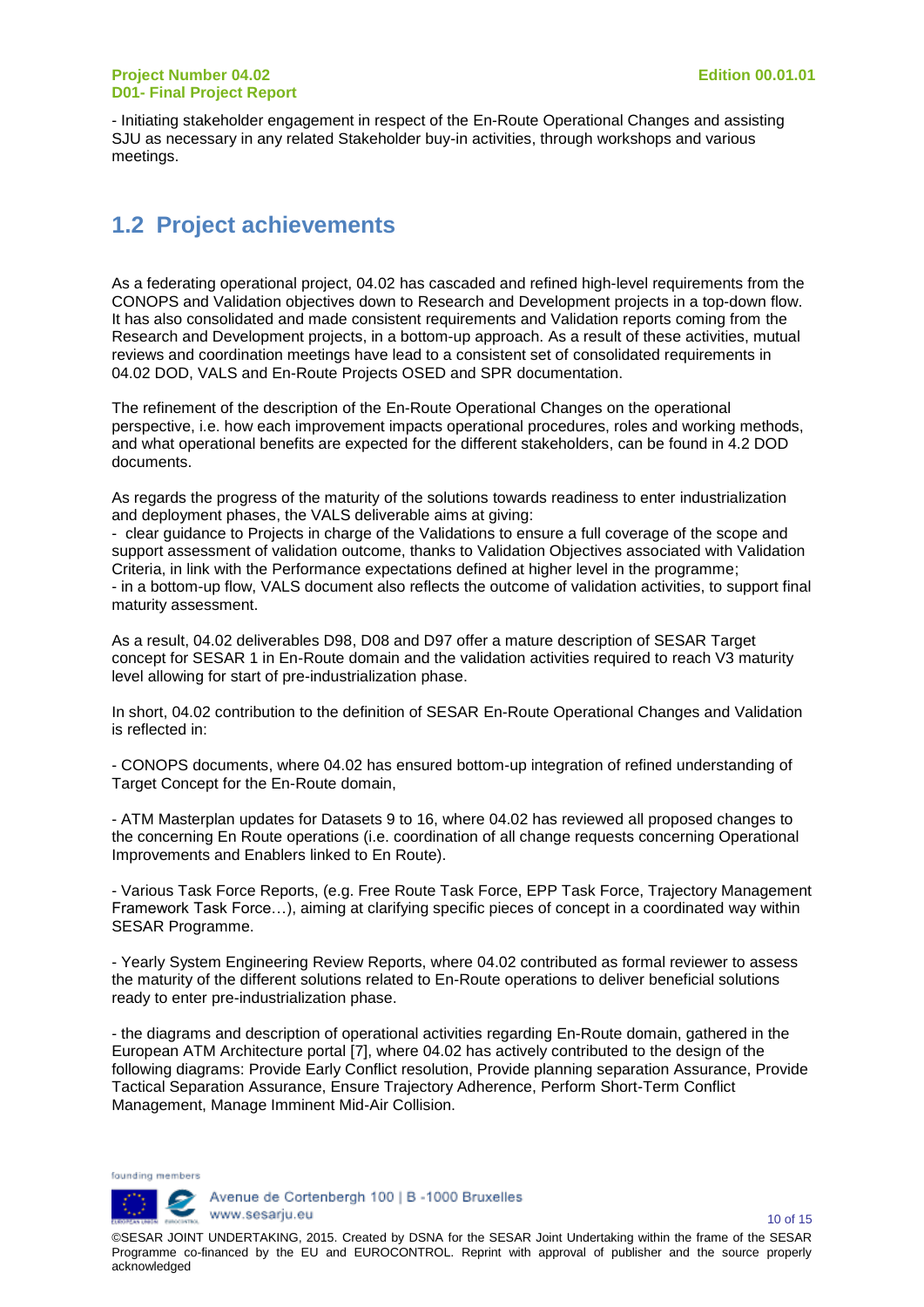#### **Project Number 04.02 Edition 00.01.01 D01- Final Project Report**

- 'Transition CONOPS' and 'Transition VALS', where 04.02 was actively involved in writing and consolidating different sections linked to En-Route domain, in order to facilitate efficient and smooth transition towards the next phase of the Programme.

founding members



Avenue de Cortenbergh 100 | B -1000 Bruxelles www.sesarju.eu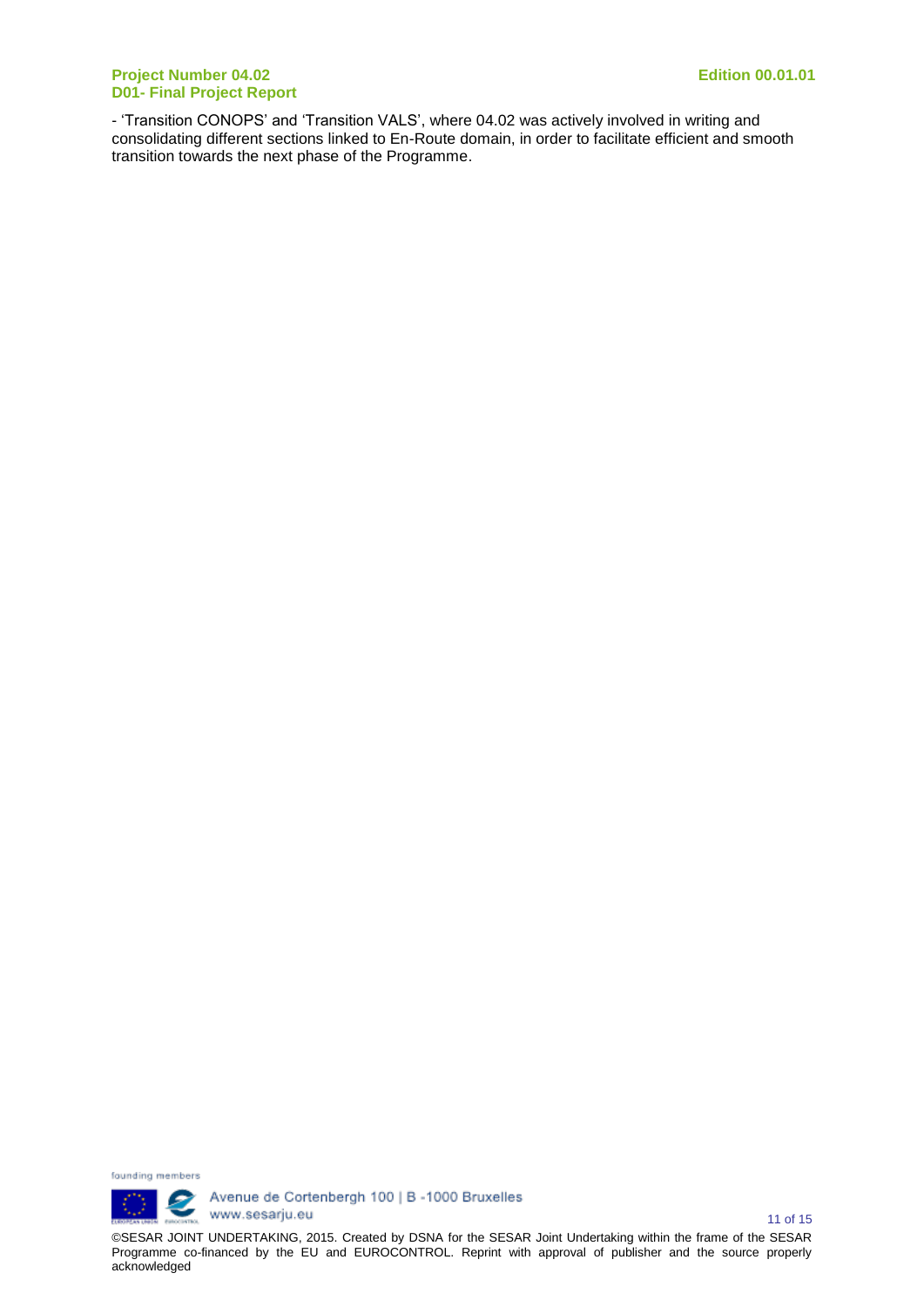# **1.3 Project Deliverables**

|  | The following table presents the relevant deliverables that have been produced by the project. |  |  |
|--|------------------------------------------------------------------------------------------------|--|--|
|  |                                                                                                |  |  |

| <b>Reference</b> | <b>Title</b>                                                                                                                               | <b>Description</b>                                                                                                                                                                                                                                                                                                                                                                                                                                                                                                                                                                                                                                                    |  |  |  |  |
|------------------|--------------------------------------------------------------------------------------------------------------------------------------------|-----------------------------------------------------------------------------------------------------------------------------------------------------------------------------------------------------------------------------------------------------------------------------------------------------------------------------------------------------------------------------------------------------------------------------------------------------------------------------------------------------------------------------------------------------------------------------------------------------------------------------------------------------------------------|--|--|--|--|
| 04.02-D98        | 04.02-Dxxx-En<br><b>Detailed</b><br>Route                                                                                                  | 22/06/2015                                                                                                                                                                                                                                                                                                                                                                                                                                                                                                                                                                                                                                                            |  |  |  |  |
|                  | Operational<br><b>Description</b><br>Step1_update                                                                                          | This DOD is the final En Route Detailed Operational<br><b>Description</b><br>deliverable<br>for<br>"Time<br><b>Based</b><br>Operations" SESAR 1 step. It has been updated on<br>a regular basis to take into consideration not only<br>the Research and Development Projects' validation<br>results, but also the outputs of the issue<br>management processes, the CONOPS updates and<br>other on-going work.                                                                                                                                                                                                                                                        |  |  |  |  |
|                  |                                                                                                                                            | This final version is aligned with Dataset #13 and<br>integrates outputs from Consistency & Coherency<br>workshops with High Level Operational Projects as<br>well as General Aviation needs workshops.                                                                                                                                                                                                                                                                                                                                                                                                                                                               |  |  |  |  |
| 04.02-D08        | WP4<br><b>Detailed</b><br>Operational<br>Description (DOD) Step 2                                                                          | 27/06/2014<br>This document details and refines En Route<br>Operational Concept for "Trajectory based<br>operations" SESAR 1 step.<br>"Trajectory Based Operations" is focused on<br>safety, flight efficiency, predictability, environmental<br>impact, cost effectiveness and capacity. The goal is<br>a trajectory-based ATM system where partners<br>optimise "business and mission trajectories"<br>through common 4D trajectory information and<br>users define priorities using the ATM network.<br>Updated version aligned with DataSet #12,<br>Integrating outputs from the Free Routing issue<br>management process & Free Routing task force<br>workshops. |  |  |  |  |
| 04.02-D97        | 04.02 Concept Validation Strategy                                                                                                          | 19/06/2015                                                                                                                                                                                                                                                                                                                                                                                                                                                                                                                                                                                                                                                            |  |  |  |  |
|                  | document Step 1                                                                                                                            | This document is the final En-Route Validation<br>Strategy deliverable for SESAR 1 "Trajectory based<br>operations" step, based on the SESAR Master Plan<br>Dataset #13. The purpose was to guide in their<br>validation activities the Research and Development<br>Projects contributing to the operational areas under<br>04.02 responsibility and to address further needs<br>for integrated validation. It reports the outcome of a<br>top-down approach completed with bottom-up<br>information based on inputs from Research and<br>Development Projects.                                                                                                       |  |  |  |  |
| B.04.02-D106     | Transition ConOps SESAR 2020 -<br>deliverable<br>Consolidated<br>with<br>contribution<br>from<br>Operational<br><b>Federating Projects</b> | 30/06/2016<br>contributed<br>04.02<br>has<br>to this consolidated<br>deliverable                                                                                                                                                                                                                                                                                                                                                                                                                                                                                                                                                                                      |  |  |  |  |

founding members



Avenue de Cortenbergh 100 | B -1000 Bruxelles

www.sesarju.eu

12 of 15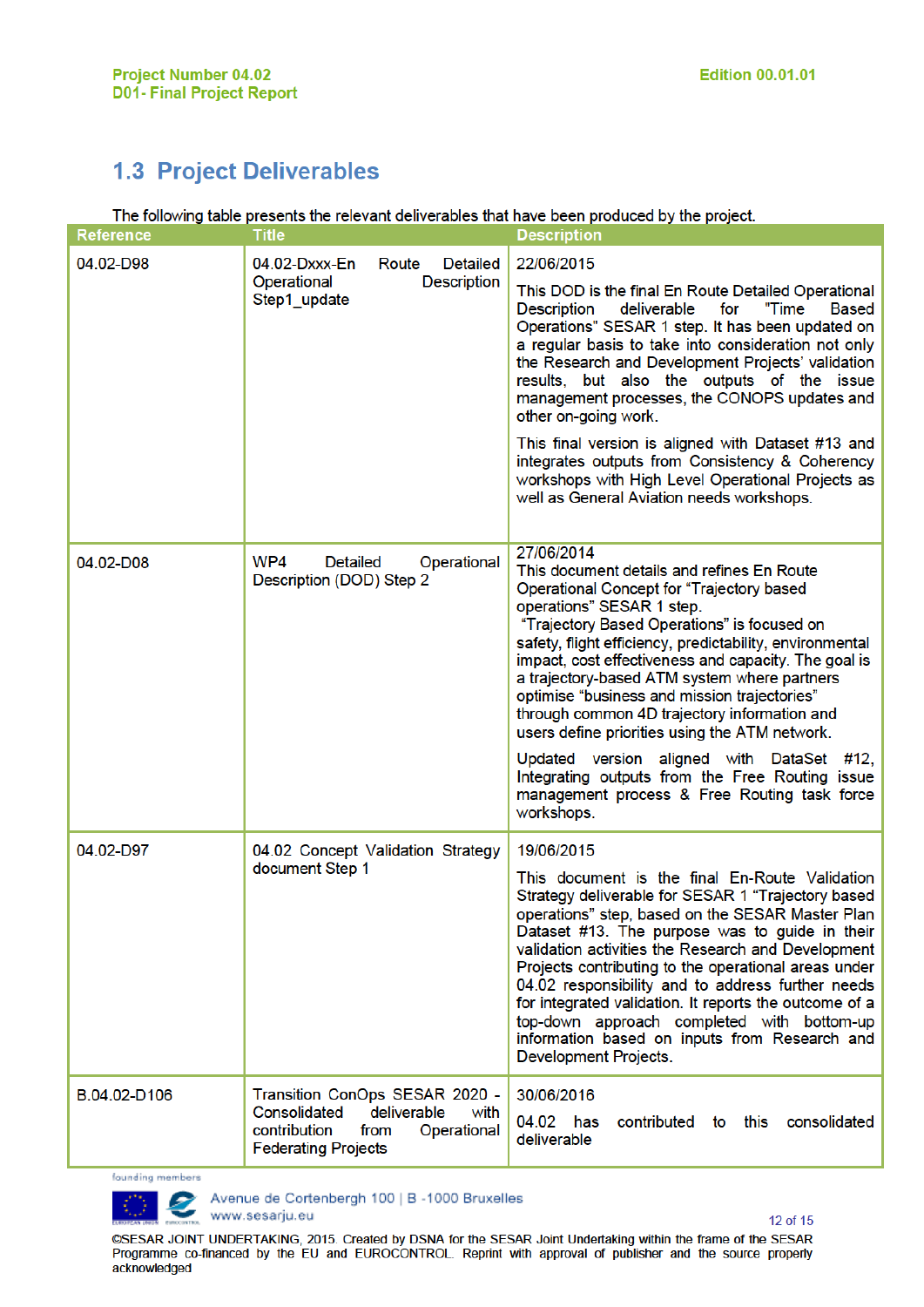| 05.02-D109<br><b>SESAR 2020</b> | Transition Validation Strategy for 30/06/2016 |  |                      |     |             |    |      |
|---------------------------------|-----------------------------------------------|--|----------------------|-----|-------------|----|------|
|                                 |                                               |  | 04.02<br>deliverable | has | contributed | to | this |

#### **Table 2: List of 04.02 last Deliverables**

Please refer to the references for the full list of 04.02 Deliverables.

## **1.4 Contribution to Standardisation**

Contribution to standardisation as such was not part of 04.02 responsibility. Lower level Research and Development Projects, working on a more relevant level of granularity, covered the interaction with standardisation groups outside of SESAR.

### **1.5 Project Conclusion and Recommendations**

#### **CONCLUSIONS**

Through the production and maintenance of DOD and VALS documents for En-Route, as well as active contribution to CONOPS, 04.02 successfully completed its project objectives and has made a significant contribution to the success of the Programme, as an efficient link between the top-level operational projects and the SJU on the one hand, and the lower-level Research and Development Projects on the other hand.

Thanks to its full operational view of En-Route environment, 04.02 has supported SESAR Operational Projects and the SJU by identifying the most important dependencies, integrated validation needs and gaps, to be addressed along the Programme lifecycle.

Increased coordination across operational domains (En-Route, Network, Airport and TMA) towards the end of SESAR Programme has proved to be beneficial for common understanding and sharing of a consistent and pragmatic approach to steer both concept and validation strategy definition, and make them more usable for the Projects in charge of the validations. More particularly, 04.02 has actively contributed to strengthen the synergy with Network and TMA domains, where integrated activities are particularly called for.

#### RECOMMENDATIONS

Regarding future Research and Development activities, Synergy across domains (e.g. En-Route and TMA, as well as En-Route and Network) is to be encouraged, in order to avoid unnecessary duplication of efforts and address operational changes in their full scope.

Integrated validations will need to be facilitated and reinforced to better address potential interaction of the operational changes, and optimise deployment strategies.

Fragmented approach cannot lead to significant results nor pave the way for effective deployment; a coordinated and large-scale involvement of SESAR partners from all ATM domains is an essential pre-requisite for future activities.

founding members



Avenue de Cortenbergh 100 | B -1000 Bruxelles www.sesarju.eu

©SESAR JOINT UNDERTAKING, 2015. Created by DSNA for the SESAR Joint Undertaking within the frame of the SESAR Programme co-financed by the EU and EUROCONTROL. Reprint with approval of publisher and the source properly acknowledged

13 of 15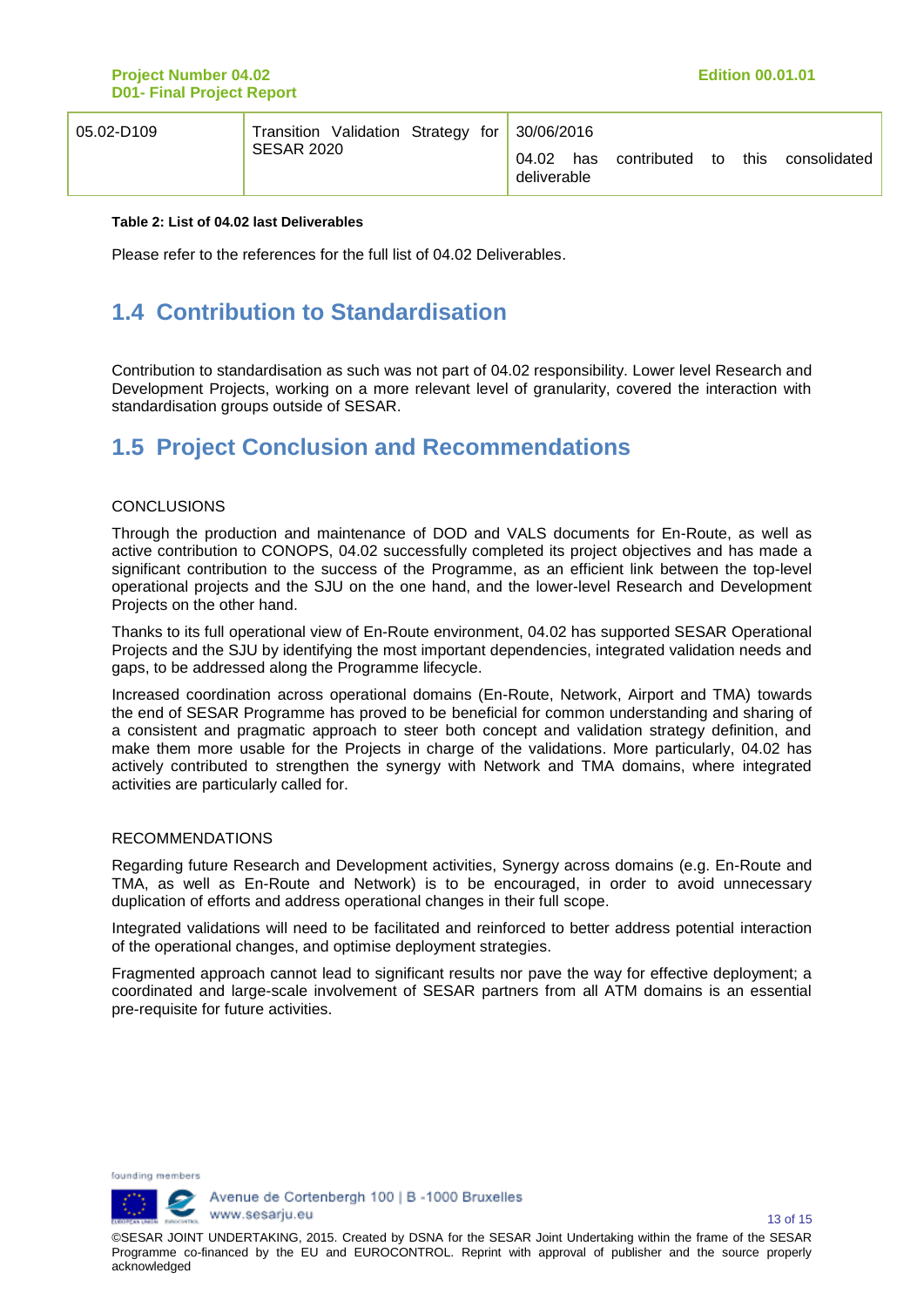### **2 References**

- [1] SESAR Programme Management Plan, Edition 03.00.01
- [2] European ATM Master Plan
- [3] Multilateral Framework Agreement ("MFA") signed between the SJU, EUROCONTROL and its 15 selected members on August 11, 2009, amended on 14 June 2010, 19 October 2010 and 2 July 2012
- [4] B.04.02 SESAR Concept of Operations Step 1 Final Edition, D124, v00.01.00, 30/07/2015
- [5] B.04.02 SESAR Concept of Operations Step 2 Edition 2014, D105, v02.02.00, 21/12/2014
- <span id="page-13-0"></span>[6] E-OCVM - European Operational Concept Validation Methodology, version 3.0, February 2010
- <span id="page-13-1"></span>[7] European ATM Portal
- [8] 04.02-D98-En Route Detailed Operational Description Step1\_update, D98, v00.07.01, 22/06/2015
- [9] 04.02 D58 Step 1 WP4 Validation Strategy (VALS), D58, 00.00.04, 25/02/2011 (initial release)
- [10]04.02 D59 04.02 Concept Validation Strategy document Step 1, D59, 00.03.00, 31/08/2012 (interim release)
- [11]04.02-D07-En Route Detailed Operational Description Step1, D07, 00.06.00, 31/05/2013
- [12]04.02 D100 04.02 Concept Validation Strategy document Step 1, D100, 00.01.00, 30/01/2014 (interim release)
- [13]04.02 Dxxx En Route Concept Validation Strategy Step 1\_update, D97, v00.01.01, 19/06/2015
- [14]WP4 Detailed Operational Description (DOD) Step 2, D08, v00.02.00, 27/06/2014
- [15]04.02 Concept Validation Strategy document Step 2, D60, v00.00.07, 01/02/2013
- [16]B.04.02 Transition ConOps SESAR 2020 Consolidated deliverable with contribution from Operational Federating Projects, D106, v00.01.00, 30/06/2016
- [17]05.02 Transition Validation Strategy for SESAR 2020, D109, v00.01.00, 30/06/2016

founding members

Avenue de Cortenbergh 100 | B -1000 Bruxelles www.sesarju.eu